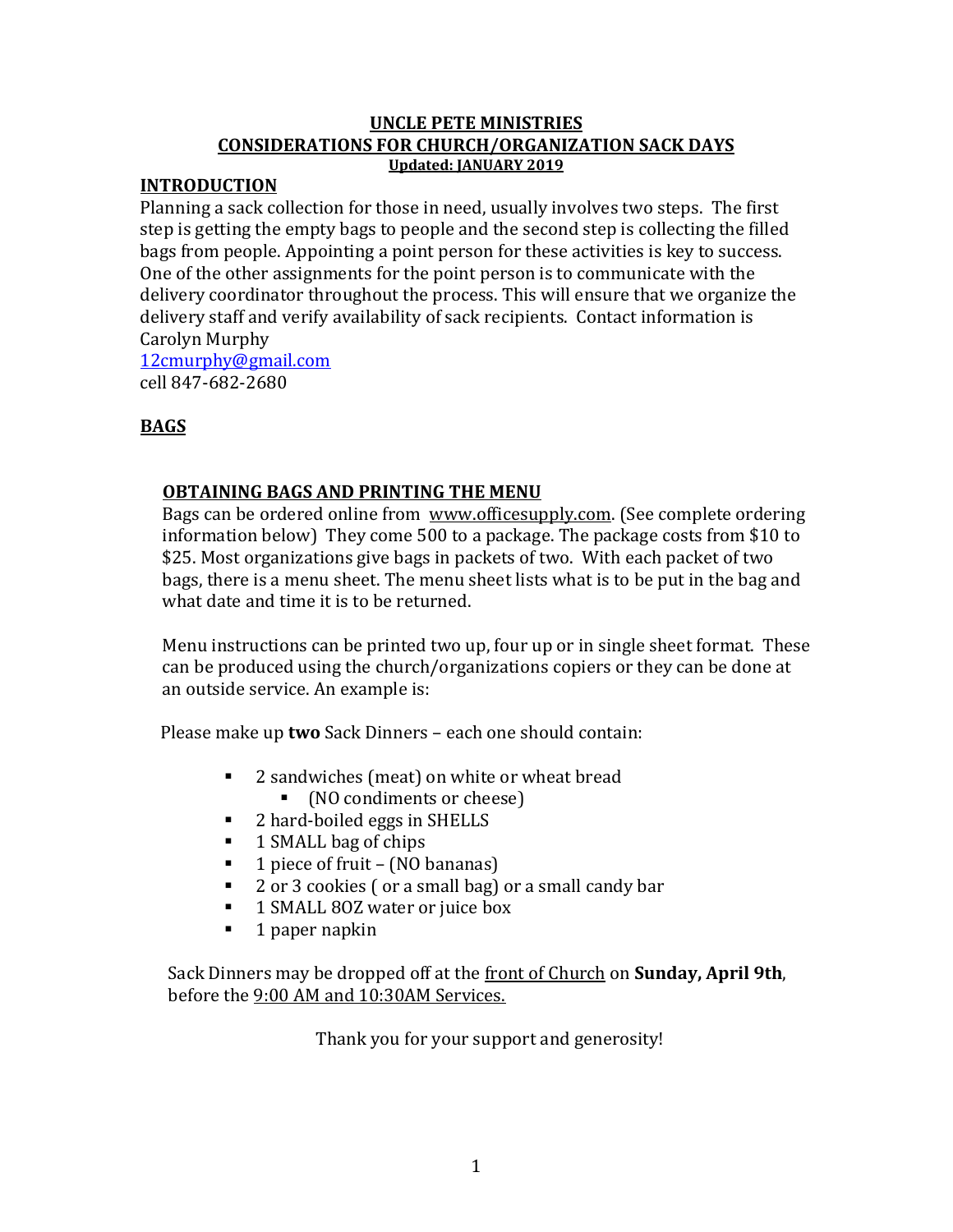## **ORDERING BAGS**

From experience we have learned that #12 with 40lb paper weight bags work the best. These are typically sold in packages of 500. The cost is usually from \$10 to \$25 for a package. The best source we've found is officesupply.com. They usually deliver in 2 days. The complete URL to order is:

[https://www.officesupply.com/office-supplies/mailing-shipping/packing](https://www.officesupply.com/office-supplies/mailing-shipping/packing-supplies/shopping-bags/general-brown-paper-grocery-bags/p322680.html?ref=pla&cid=ad-pla-non-brand&product_id=322680&adpos=1o3&creative=82620379833&device=c&matchtype=&network=g&gclid=CNzWy6C1g9ICFVy4wAod52oGhw)[supplies/shopping-bags/general-brown-paper-grocery](https://www.officesupply.com/office-supplies/mailing-shipping/packing-supplies/shopping-bags/general-brown-paper-grocery-bags/p322680.html?ref=pla&cid=ad-pla-non-brand&product_id=322680&adpos=1o3&creative=82620379833&device=c&matchtype=&network=g&gclid=CNzWy6C1g9ICFVy4wAod52oGhw)[bags/p322680.html?ref=pla&cid=ad-pla-non](https://www.officesupply.com/office-supplies/mailing-shipping/packing-supplies/shopping-bags/general-brown-paper-grocery-bags/p322680.html?ref=pla&cid=ad-pla-non-brand&product_id=322680&adpos=1o3&creative=82620379833&device=c&matchtype=&network=g&gclid=CNzWy6C1g9ICFVy4wAod52oGhw)[brand&product\\_id=322680&adpos=1o3&creative=82620379833&device=c&mat](https://www.officesupply.com/office-supplies/mailing-shipping/packing-supplies/shopping-bags/general-brown-paper-grocery-bags/p322680.html?ref=pla&cid=ad-pla-non-brand&product_id=322680&adpos=1o3&creative=82620379833&device=c&matchtype=&network=g&gclid=CNzWy6C1g9ICFVy4wAod52oGhw) [chtype=&network=g&gclid=CNzWy6C1g9ICFVy4wAod52oGhw](https://www.officesupply.com/office-supplies/mailing-shipping/packing-supplies/shopping-bags/general-brown-paper-grocery-bags/p322680.html?ref=pla&cid=ad-pla-non-brand&product_id=322680&adpos=1o3&creative=82620379833&device=c&matchtype=&network=g&gclid=CNzWy6C1g9ICFVy4wAod52oGhw)

## **PREPARING THE BAGS FOR DISTRIBUTION**

Usually people make a decision to handout two bags with a menu sheet at a time. Prior to the day when handing out bags, the bags are assembled by sliding one of the flat bags under the flap/bottom of another bag. The instruction sheet is tucked into the flap as well. Packets are put into groups of 50 and secured with a rubber band. These can be put into plastic bins or boxes. The grouping of bags helps to keep track of the number of bags that are distributed.

## **DISTRIBUTING THE BAGS**

Based on the facilities and practices of an organization, bags can be handed to people or placed on tables for people to take, as they exit services. There is no need for sign up. In addition, people should be encouraged but not forced to participate. This is a gentle balance but will produce a better return rate at collection time.

If you are setting up tables to distribute your bags, bags should be placed on all the tables at least 30 minutes prior to the start of the service. This is to accommodate those individuals who wish to get their bags on the way in. The tables should be restocked at least ten minutes before the service ends so bags are available for those who may need to exit the service before it's over. Volunteers should be stationed at each of the exits so that receiving bags is easy for people as they exit the facility. The number of exits then determines the number of volunteers that need to be recruited. The work is simple and lasts only about 15 minutes as people leave.

You may find it helpful to track the number of bags that are handed out after each service. Over time, this gives a good indication of how many will be returned and helps in planning the routes for delivery.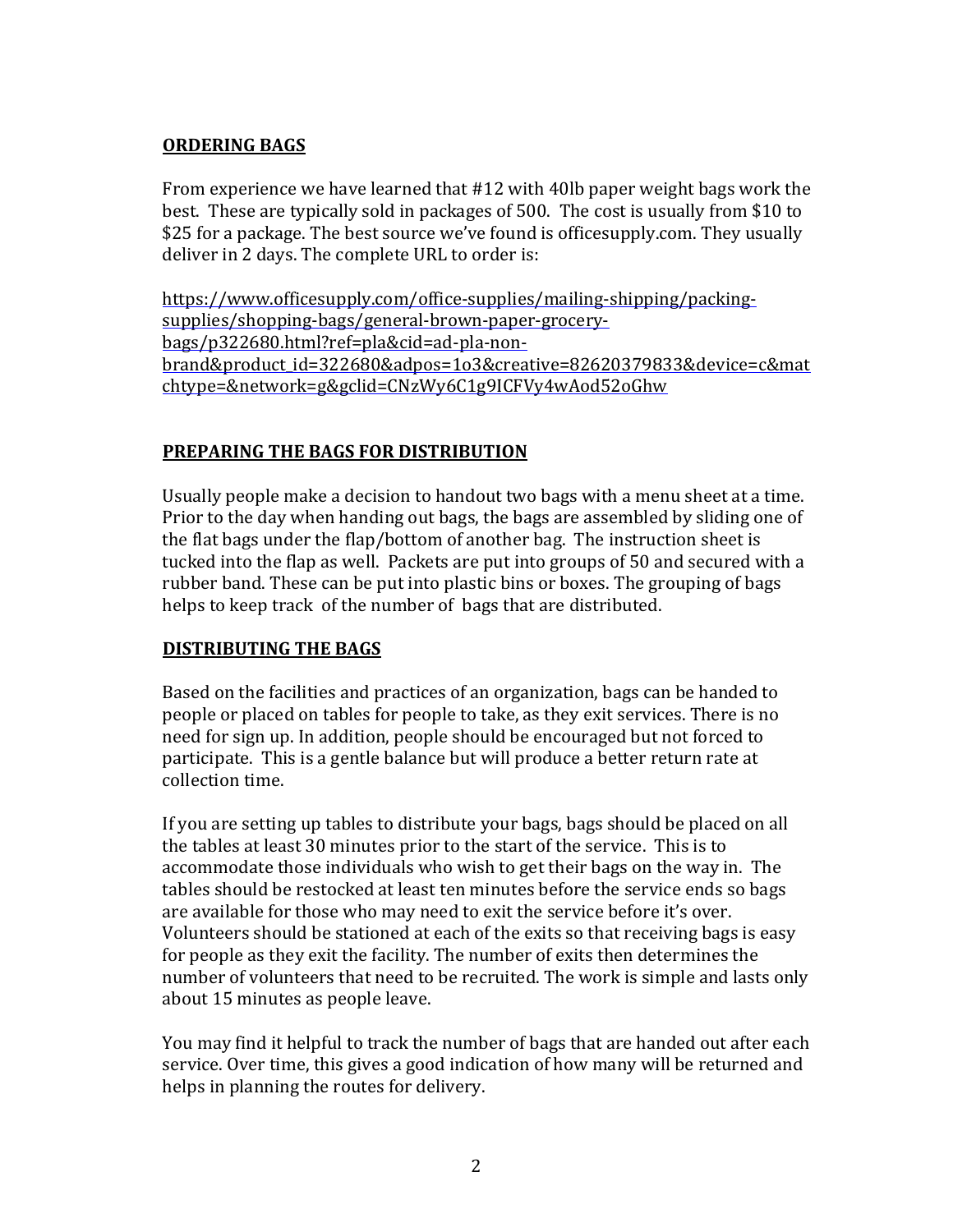The total number of bags distributed needs to be communicated to the delivery coordinator. It aids in determining how many vehicles might be needed, as well as how many locations can be targeted to receive sacks.

## **COLLECTION OF FILLED SACKS-THE SECOND STEP**

In preparation of the day the sacks are to be collected, apple boxes need to be gotten. **The delivery coordinator will arrange this for you if you would like.**  Ten sack dinners are boxed in an apple box.

Apple boxes are open on the top and come doubled. The two need to be separated and each is filled with ten sacks ( the top will be open). Usually the sacks are arranged as follows: 4 in a row, 3 along side, and three on top of the others on their back.

On drop–off day, as people give their filled sacks, there is no need to check if everything on the menu is in the bag. The sacks should be placed directly into the apple boxes. The boxes will be loaded directly into a delivery vehicle or carted to a delivery vehicle. It is good to have multiple carts on hand to make this step easy.

If the delivery will not take place right after collections, the sacks need to be refrigerated, either at the donating location or at a location designated by the delivery coordinator.

Post-delivery, the delivery coordinator will send an e-mail indicating the places the sacks were taken, including the mission of the recipient. This is an opportunity for the point person to communicate to the community the number of sacks delivered and where they went. See Communication below for further information.

The number of volunteers needed for collection is usually the same as the number needed for the distribution of bags. All entrances need to be covered or instructions need to be given on where to return the filled bags. **Generally, the number of volunteers for collections needs to be coordinated with the delivery coordinator since she/he will bring volunteers as well.**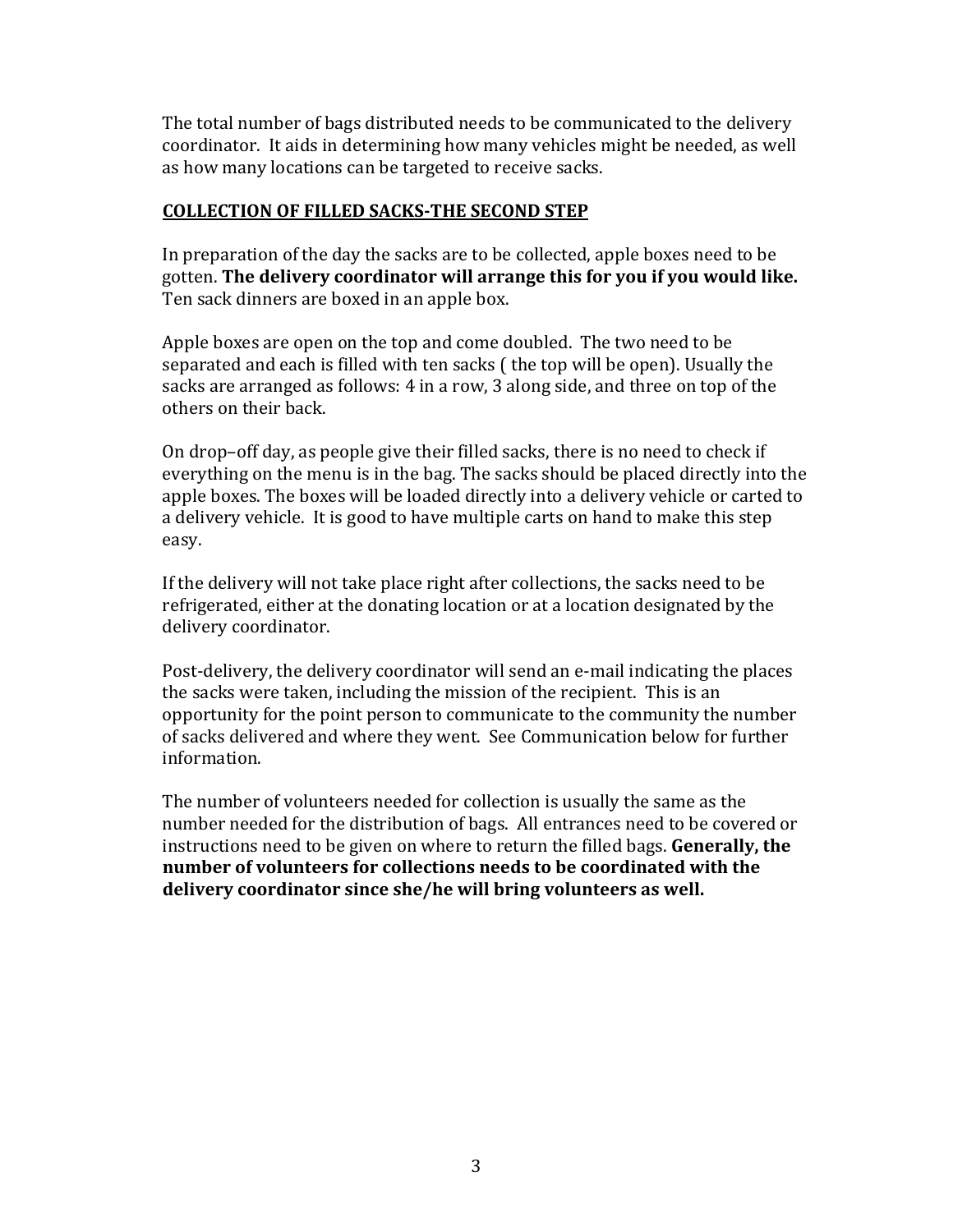## **COMMUNICATION THROUGH THE PROCESS**

The first step is to get the necessary approvals for this event to take place. Then the point person needs to coordinate a date and time with the delivery coordinator. This can be done by phone, email, or text.

After the necessary approvals have been received and a date has been determined, communication to the congregation needs to be planned. There are three points in the process for communication: prior to bag distribution, between bag distribution and bag collection, after the sacks are delivered.

## **PRIOR TO BAG DISTRIBUTION**

Prior to the day of distribution, information on what goes in the bag and when it is to be returned needs to be in existing communication vehicles. These include, bulletins, newsletters, websites, e-mails, etc.

## **BETWEEN BAG DISTRIBTION AND BAG COLLECTION**

Any vehicle that is used to remind people can be used. There are generally followup questions when people begin to make sacks. These usually come into the office as questions. Leave a few bags in the office for people who stop by and need bags.See note below for typical questions. Be sure to post the menu and return date and time on the website, bulletin board, or thru e-blasts.

## **POST COLLECTIONS**

The delivery coordinator will send an e-mail stating the number of filled sacks that were collected and where they were taken. This needs to be shared with the people in gratitude for their participation. The point person also needs to thank the volunteers who handed out bags and helped with collections.

Here are the types of announcement texts.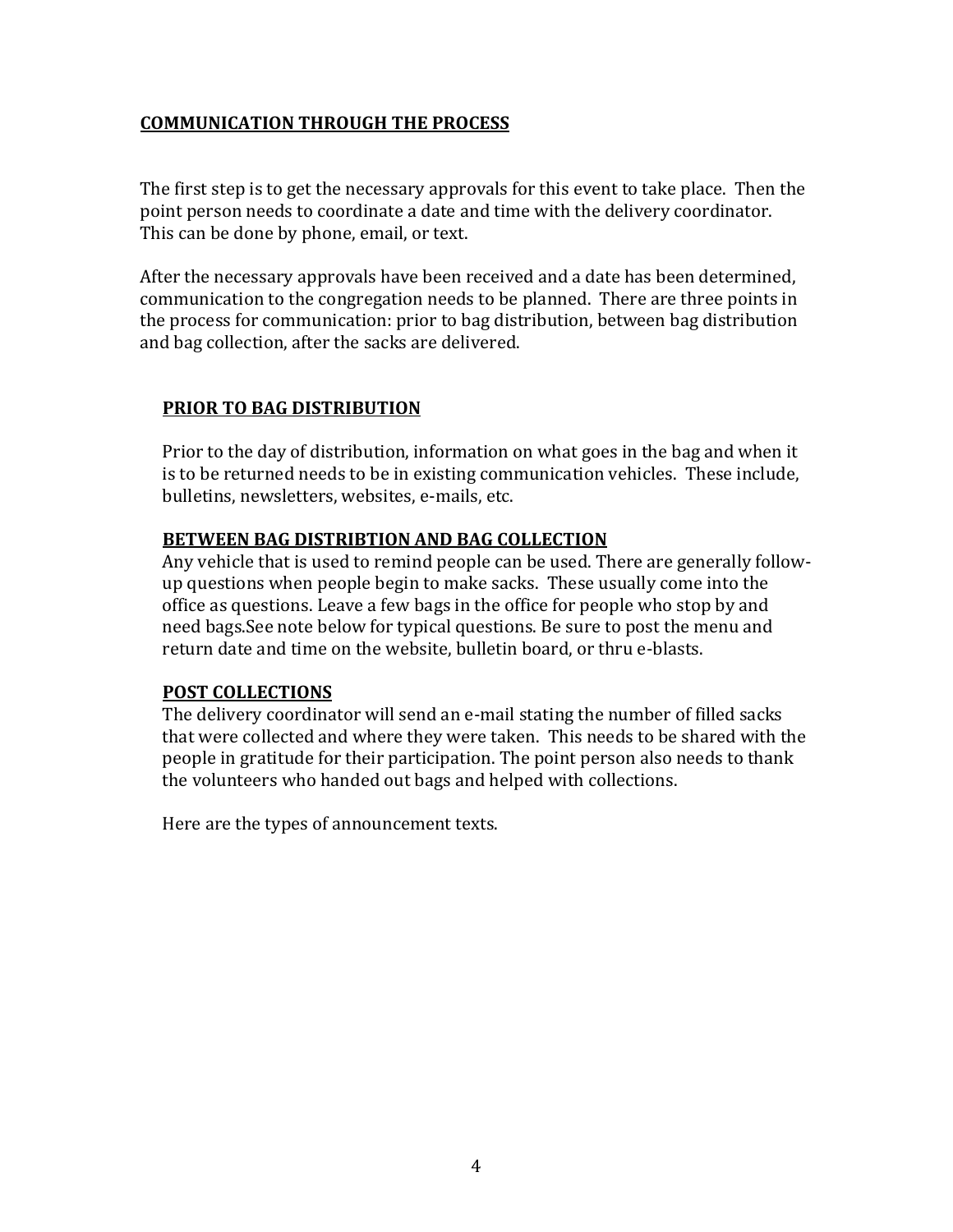## **FIRST ANNOUNCEMENT-INTRODUCTION**

## **Uncle Pete Ministry SACK DINNERS FOR THOSE IN NEED "For I was hungry and you fed me"**

Please make 2 Sack Dinners---each one should contain:

- 2 sandwiches (meat) on white or whole wheat bread (NO condiments or cheese.)
- 2 Hardboiled eggs in SHELLS
- 1 SMALL bag of chips
- 1 piece of fruit—(NO bananas)
- 2 or 3 cookies, or a small bag of cookies, or 1 small candy bar
- 1 SMALL 8OZ water or juice box

You can pick up bags and additional information at the Church entrances after all the Masses on (insert dates)

Your FILLED sack dinners may be dropped off BEFORE the Masses on (insert dates)

Thank you for your support. May God Bless You.

### **SECOND ANNOUNCEMENT-THE REMINDER**

## **Uncle Pete Ministry SACK DINNERS FOR THOSE IN NEED "For I was hungry and you fed me"**

Filled Sack Dinners may be dropped off after Masses this weekend (EXCEPT the 7:00PM Mass)

## **THIRD ANNOUNCEMENT-THANK YOU**

### **Uncle Pete Ministry SACK DINNERS FOR THOSE IN NEED "For I was hungry and you fed me"**

Thank you for your generous response. Parishioners prepared (insert number of sacks dinners).

There were delivered to : (insert delivery points and explanation of each)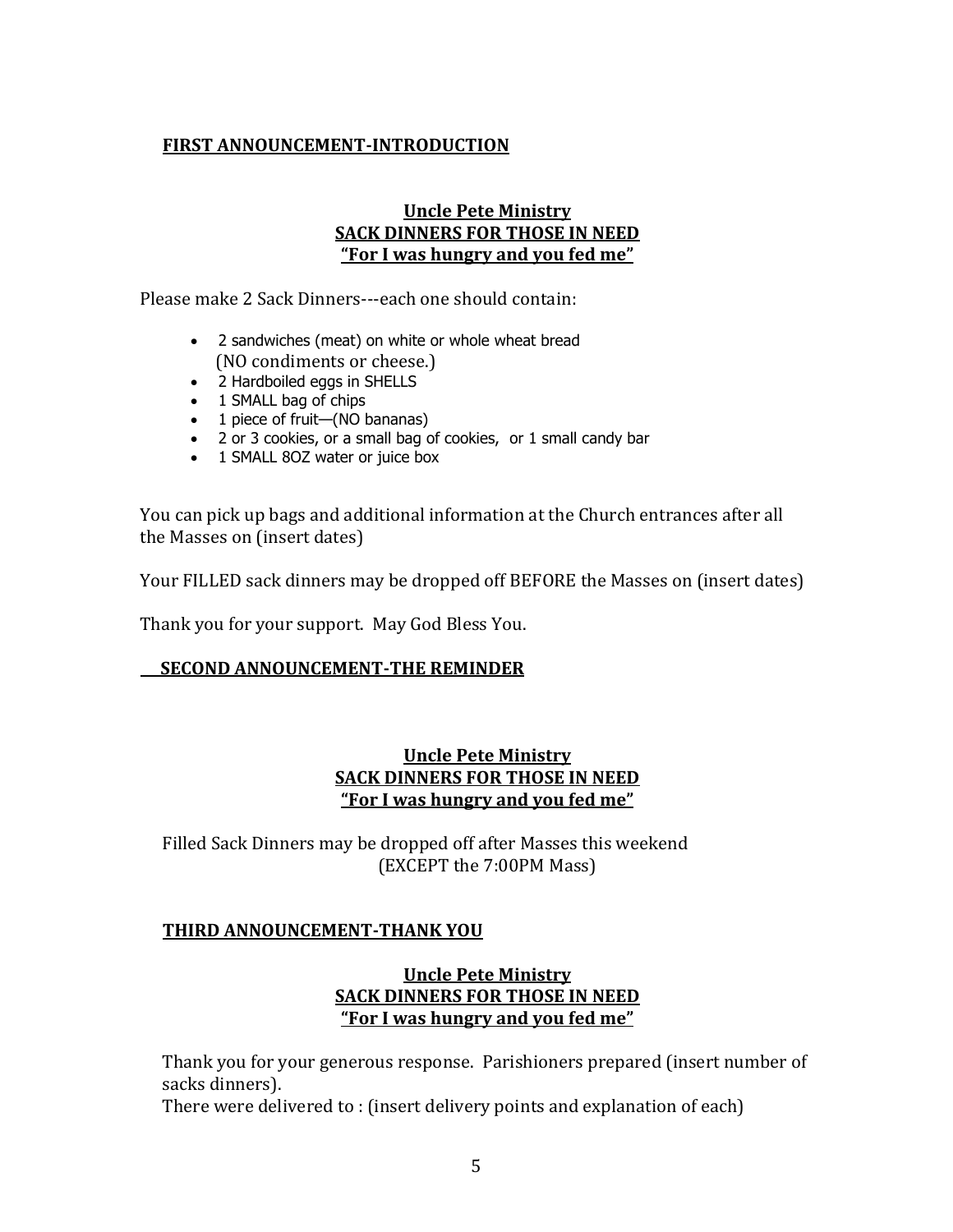The recipients were grateful. We appreciate your generous support.

### **ANNOUNCEMENT AT THE SERVICE**

If possible, announcements at the service should ask for participation. The concept is easy and the following points need to be made.

- **•** This is a ministry to feed those in need.
- **■** Any age can participate.
- You are being asked to fill two sacks with menu items that cost about \$3-5 a sack.
- Pick up bags today upon exiting and return them on the appointed day.
- **•** Together we can make a difference.

### **EXAMPLE OF ANNOUNCEMENT FOR REPEAT SACK EVENTS**

#### **ANNOUNCEMENT FOR EACH OF THE MASSESS:**

April 22-23

Uncle Pete's Sack Dinner Ministry is underway! Last month we collected and delivered over 500 meals to those less fortunate in the Chicagoland area – Thank you! Brown bags and menu guidelines are available at tables as you exit the church today. You simply need to fill the bags and return them here on Tuesday, May 2nd. Volunteers will deliver them where needed. You're involvement would be greatly appreciated so please consider being a part of this very worthwhile ministry - … it's easy.

## **INFORMATION REQUESTED BETWEEN BAG DISTRIBUTION AND SACK RETURN**

In the time between when the bags are distributed and then collected, the usual questions and answers that occur need to be communicated to the office that handles questions, such as the church office. The typical questions are

- When do I return the sacks?
- Where do I return the sacks?
- May I include items not listed on the menu? Answer No
- I need more bags; may I use a plastic bag? Answer yes
- May I write a check? Yes, to Uncle Pete Ministries
- May I give cash? Yes-This can be given to the delivery coordinator for UPM sack making events. It can also be used by the church to purchase bags for the next sack event.

### **VOLUNTEERS**

There is a need for volunteers to handout bags and to collect filled sacks. This usually is 5 to 10 people. They are needed after the services on bag distribution day and before the services on sack collection day. The number is dependent on two items; how many entrances are at the facility and how many services are held.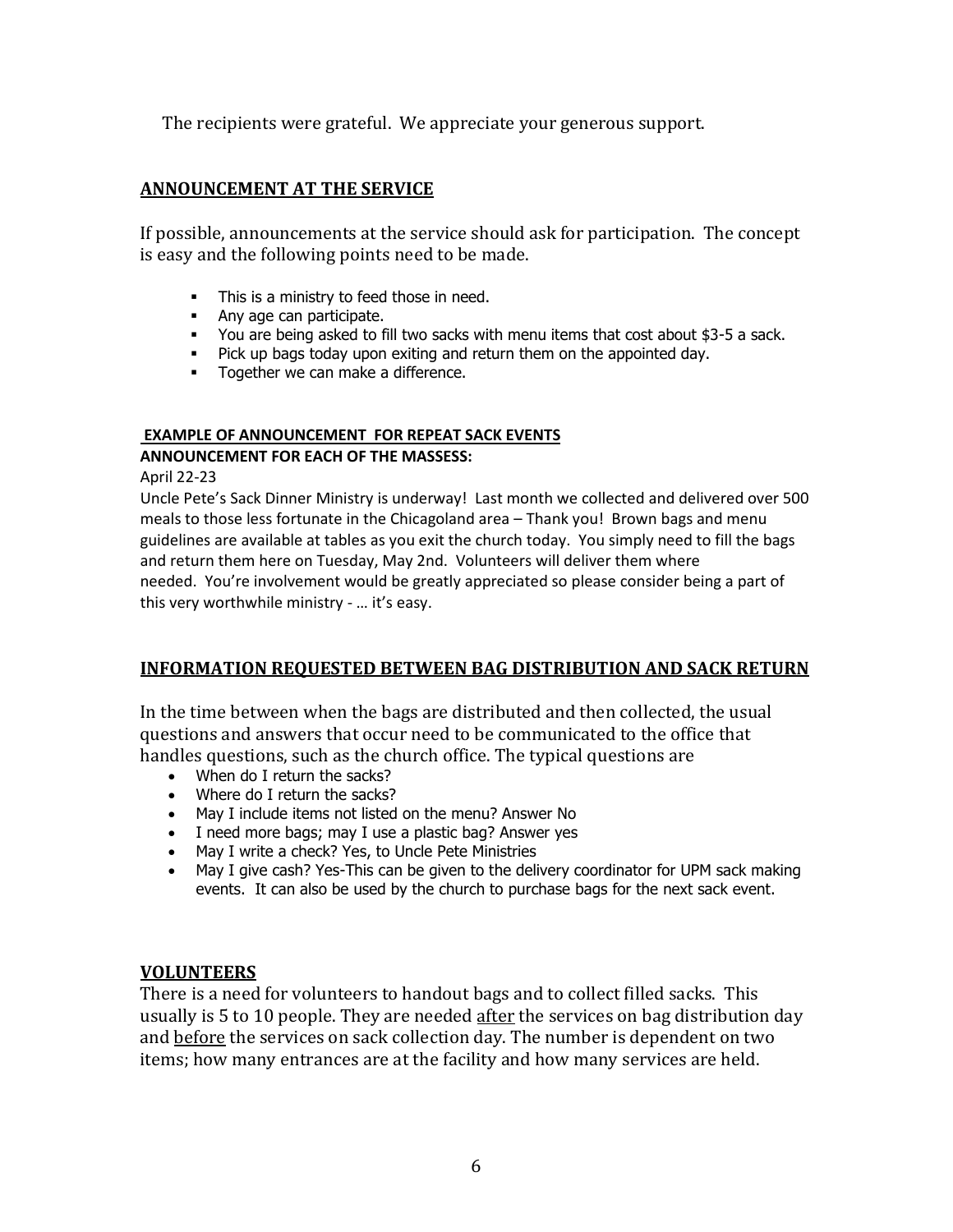# **UNCLE PETE MINISTRIES-SACK DINNERS**

## **INTRODUCTORY INFORMATION-JANUARY 2019**

### **WHY SACK DINNER MINISTRY?**

How did the sack ministry come about?

-Trips to the westside of Chicago showed there were more and more people who were homeless, in shelters, or living on less than adequate wages to support their families.

-It is hard to see people so in need, and not respond. There had to be a way to mobilize the community so each could do something to contribute a small amount that adds up to a significant impact on the daily lives of people who are hungry.

-Uncle Pete organized the St, John Brebeuf community in Niles to make sack dinners once per month for eight months of the year. He built relationships with people, mainly from the west side and Uptown areas of Chicago and planned how to get them a sack dinner.

-He knew that he wasn't solving the problem of hunger but rather alleviating some of the challenges of getting thru the day for those who are less fortunate.

-He began to ask other organizations and parishes to join in. Today, we have over 15 Churches, over 20 groups including sports teams, scouts, guilds and youth groups, 12 public and private schools, individuals hosting sack making parties, as well as businesses, all making sacks. In 2018, we collected and delivered over 26,000 sacks. This sounds like a large number but we go to 30 different places and probably could use 40,000, if we were able to visit each place once per week with sacks. There is a great need.

## **WHAT IS IN A SACK ?**

-HOLD UP A BAG-two sandwiches, two hard boiled eggs, small bottle of water, a piece of fruit, a bag of chips, a treat such as candy bar or cookies

-But there is much more in a bag. There is a sense of caring, a sense of concern, a realization that in a small way anyone can reach out to those in need.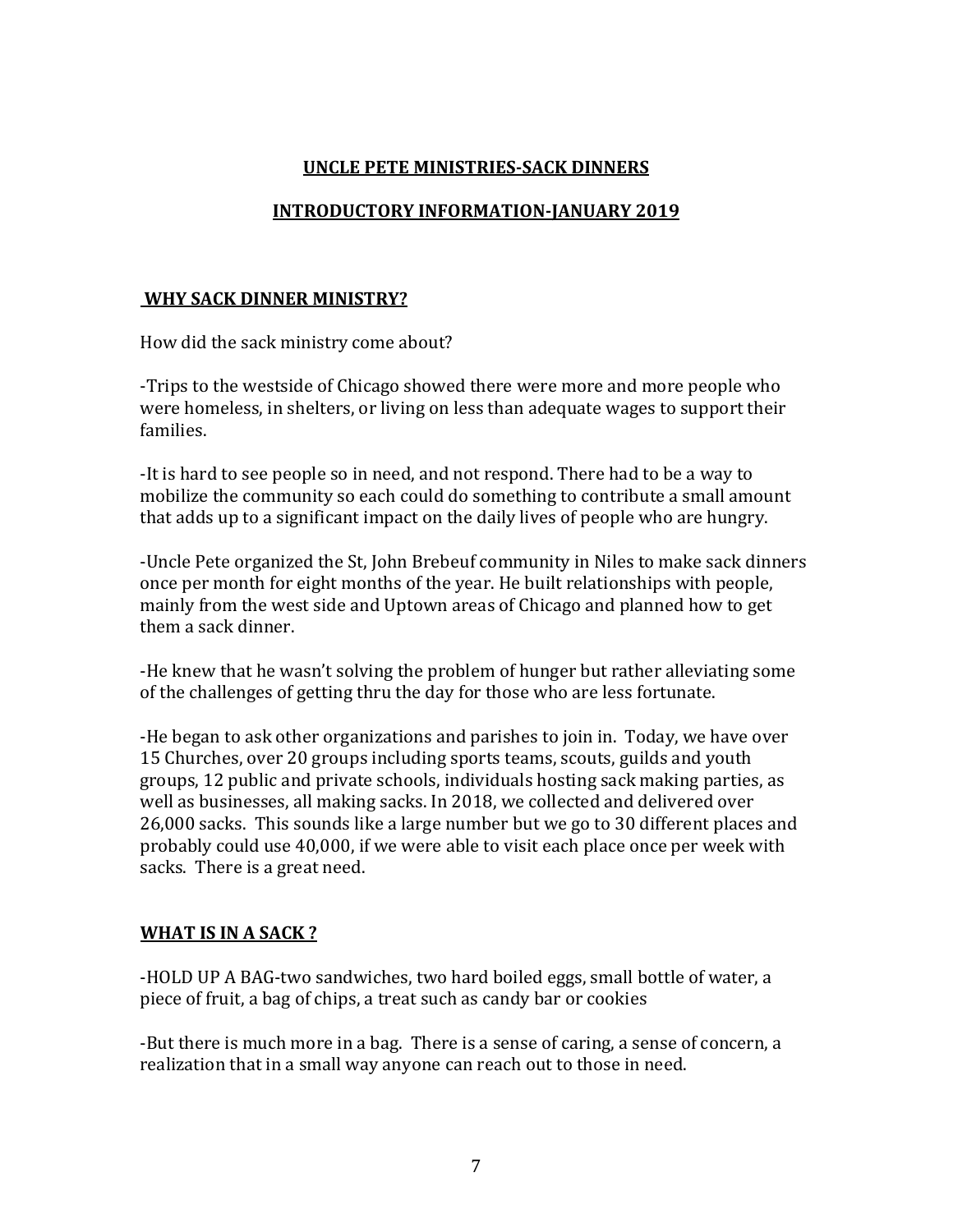### **WHERE DO THEY GO?**

In addition to families in need across Chicago's West Side, those who we serve include:

### **Food Pantries and Soup Kitchens**

St. Martin dePorres, Our Lady of Angels, Marillac Center, St. Stanislaus Kostka, St. Sylvester, Mother Teresa Sisters of Charity and Cornerstone Community Center

### **Shelters and Housing Facilities**

Franciscan Harrison Shelter, Eddie Beard Veterans House, Grace House, St. Leonard's House, The Boulevard, Covenant House, Pioneer House, the Franciscan Day Program

## **Women and Children**

Deborah's Place, Madonna House and House of the Good Shepherd, Marillac Project Hope, Sarah's Circle

### **Senior Programs and other**

Our Lady of Angels, Marillac Center, YMCA residences

## **EVENT VS. A MINISTRY**

-Sack dinner making is meant to be a ministry not an event. You might think of an event as a car wash to raise money. A ministry tries to focus on the why of the activity while doing it.

-The first characteristic would be a sense of community. Those like you would invite others to participate.

-The second characteristic would be to position the work to be done by acknowledging the presence of the Lord. This is usually done thru a short prayer, composed by one of you, recognizing what the work is and who is to benefit, asking God to bless the work and the recipients.

-The third component is to get organized, assign responsibilities, and most important, be accountable for your personal contribution.

-Lastly, when the work is finished, to remember the work has just begun. A member would give a short presentation on where the sacks are to be taken and help everyone to feel the dignity of the people you serve.